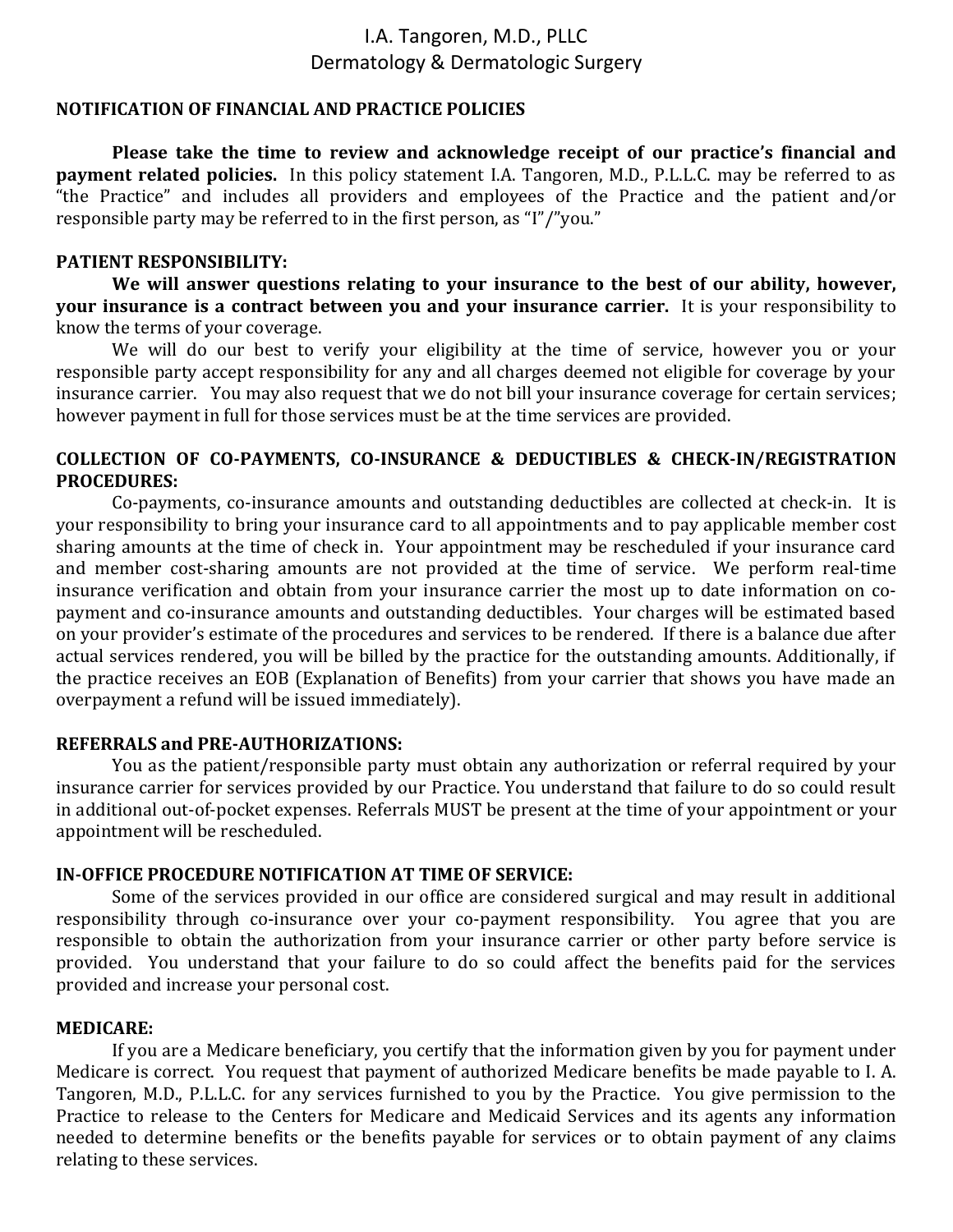#### **INSURANCES WE ARE CONTRACTED WITH**:

If we participate with your insurance carrier, we will bill your insurance carrier for you. You, the patient or responsible party, are responsible for payment of your co-payment, co-insurance and/or deductible at the time of service. You are, by signing below, assigning your insurance carrier to make direct payment to our Practice.

#### **INSURANCES WE DO NOT PARTICIPATE WITH:**

If we do not have a signed contract with your insurance carrier and we are a non- participating provider, your status will be "self-pay" and you will be required to pay for your care at the time of service. We will courtesy bill your insurance company and refund you any payments made by your insurance carrier on your behalf. If you do not want us to courtesy bill, you may have a copy of the charges and codes associated with your care and you may submit these to your insurance carrier for reimbursement directly to you from your insurer.

#### **SELF-PAY:**

You understand that by not providing proof of insurance (a valid insurance card) or by requesting that your insurance carrier is not billed, charges for services are your responsibility. You may be required to sign a separate self-pay agreement. Payment in full is due at the time of service. Self-pay amounts due may be settled by credit or debit card or cash. We do not accept checks for self-pay services.

#### **WORKER'S COMPENSATON:**

The Practice does not participate with Worker's Compensation and cannot see new or established patients for work related problems. We are unable to provide care or treatment for any claim that may be related to work place injury or exposure. We are unable to submit claims to the Worker's Compensation Board and we are prohibited from seeing you as self-pay patient for conditions that may result in a worker's compensation claim (conditions that are job related or job exacerbated).

### **NO-SHOWS AND CANCELLATION POLICY:**

If you are unable to keep an appointment or need to reschedule please call our office at least 2 business days prior to the appointment. A charge of \$25 for office visits & \$50.00 for cosmetic and surgical procedures requiring a 30 (S30) or 60 (S60) minute slot will be assessed for all no-show or cancelled visits with less than 24 hour notification. This fee is patient responsibility and is not covered by your insurance.

Multiple no-shows or cancellations will be viewed as non-compliance and may result in discharge from our Practice. Patients who miss their initial new patient appointment will not be rescheduled without approval of the office manager.

#### **GUARANTEE OF PAYMENT, PERSONAL BALANCES AND RELATED FEES:**

You agree to pay all applicable charges, which are not paid in full by your insurance. You understand that charges deemed as patient responsibility by your insurance carrier or not covered by your insurance carrier are your responsibility and are payable upon receipt of an invoice from the Practice. All outstanding personal balances for which the patient or responsible party have received an invoice must be paid in full prior to being seen for scheduled appointments.

In some circumstances, the Practice may bill you directly for services unpaid by your Insurance Carrier after one hundred eighty (180) days.

The Practice will charge a \$35.00 fee for all returned checks, credit card charge backs or ACH rejections (debit cards declined or charged back for non-sufficient funds).